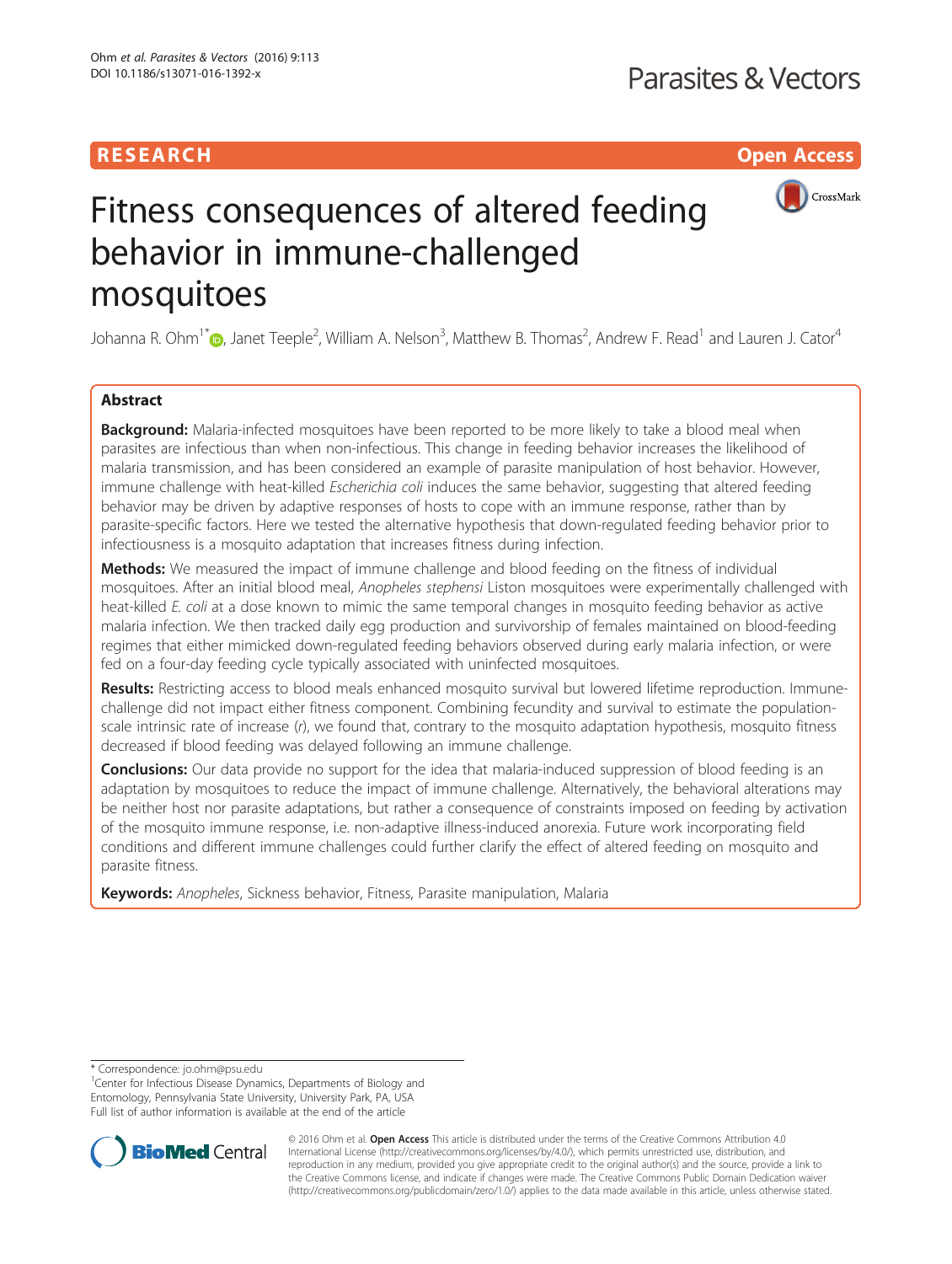# Background

The feeding behavior of mosquitoes is altered after infection with malaria parasites  $[1–10]$  $[1–10]$  $[1–10]$ . Blood feeding, a behavior with high risk of mosquito mortality, has been reported to be suppressed during the non-infectious stage of parasite development and enhanced during the infectious stage [\[7](#page-8-0)]. These behavioral changes likely increase the probability of onward transmission and hence parasite fitness [[8](#page-8-0), [9](#page-8-0)], leading to the assumption that altered mosquito behavior is a classic case of parasite manipulation [[6\]](#page-8-0). However, the behavior is not specific to malaria parasites as immune challenge with heat-killed E. coli can induce the same behavioral changes [\[5](#page-8-0)], suggesting that mosquito behavioral changes may be a sickness behavior arising from a general immune response rather than malaria-specific manipulation [[11, 12\]](#page-8-0).

Restricted feeding during infection is a common sickness behavior observed in numerous host-parasite systems [\[13](#page-8-0)–[15\]](#page-8-0) and is hypothesized to be adaptive in other insects [\[16, 17\]](#page-8-0). Altered feeding behavior in malariainfected mosquitoes could similarly have evolved as an adaptation to enhance the fitness of infected mosquitoes if feeding during infection has a cost. We propose that the altered feeding behavior of anophelines during malaria infection is another example of adaptive illnessinduced anorexia, and explains the same phenomenon previously attributed to parasite-manipulation [\[6\]](#page-8-0). If the altered behaviors are adaptive, then we expect that mosquitoes feeding on these altered regimes should have increased fitness following an immune-challenge compared to those that continue to feed normally.

At first glance, delayed blood feeding seems likely to reduce fitness because mosquitoes require a blood meal to mature eggs. However, infection and blood feeding can decrease mosquito survivorship [[18](#page-8-0)–[20](#page-8-0)] and, in the days after immune-challenge, mosquitoes produce fewer eggs and have reduced egg and larval viability [[21](#page-8-0)–[25](#page-8-0)]. Egg production in anophelines has been shown to tradeoff with innate immune responses via a shared pathway involved in nutrient transport for reproduction and immune systems [\[26](#page-8-0)], and may also be mediated by shared pathways involved in insulin signaling [[27\]](#page-8-0). In other species of mosquitoes, survival-reproduction trade-offs have been used to explain enhanced longevity during infection with malaria parasites, e.g. reduced egg lays in infected Culex mosquitoes was correlated with enhanced longevity [\[28\]](#page-8-0). Avoiding blood meals soon after challenge may, therefore, be adaptive if this behavior helps reduce the fitness costs of infection. The costs of delayed reproduction could be ameliorated by benefits from extended survival or compensatory reproduction that may occur once infection is controlled. Compensatory reproduction occurs in other iteroparous systems, including other invertebrates (e.g. [[29](#page--1-0), [30\]](#page--1-0)) and illness-

induced anorexia can increase resistance or tolerance to infection in other insects [[17,](#page-8-0) [31](#page--1-0)–[33](#page--1-0)]. The situation remains unclear in anophelines because experiments to date have focused on just the first or second clutches after immune challenge (an exception is found in [[22](#page-8-0)] which found fecundity reductions for malaria-infected mosquitoes across three gonotrophic cycles), rather than looking at total lifetime metrics. Additionally, previous studies exploring the effects of diet on mosquito longevity, reproduction and fitness have shown mixed results, making it unclear whether classic understandings of survival benefits to chronic restriction diets apply in the anopheline system [\[34](#page--1-0), [35](#page--1-0)].

Here, we tested the hypothesis that avoiding blood feeding during the period following an immunechallenge is adaptive (fitness-enhancing) for mosquitohosts. We tested the effects of delayed blood feeding, immune challenge, and their interaction on the fitness of the malaria vector Anopheles stephensi Liston by administering immune challenges to mosquitoes on feeding regimes that either mimicked the delayed feeding behaviors of malaria-infected mosquitoes (restricted access to blood meals) or were fed blood meals on regular fourday intervals mimicking typical feeding of uninfected mosquitoes (unaltered access to blood meals). We employed a life table design to capture two components of fitness, an individual's daily fecundity and survival for mosquitoes in all treatment groups. Both components were then incorporated into models that estimated the intrinsic rate of increase  $(r)$  of mosquitoes that followed the experimental feeding regimes with and without an initial immune challenge. We expected that delayed blood feeding, which we refer to here as restricted, would be costly to mosquitoes because of reduced reproductive opportunities. Here we address whether the relative costs are lessened for mosquitoes undergoing an immune challenge. If our hypothesis is correct, we expect that the fitness costs of delayed blood feeding would be reduced for mosquitoes that were immunechallenged as compared to those that were not administered an immune-challenge. Understanding how known changes in blood feeding behaviors during infection impact mosquito life history traits and fitness is informative for understanding why these behaviors may have evolved, and for predicting epidemiological patterns of vector-borne disease.

# Methods

# Mosquito rearing

Eggs from over 1000 females of Anopheles stephensi (Penn State maintained colony, sourced from Walter Reed Army Institute of Research) were placed in plastic trays (25 x 25 x 7 cm) filled with 1 L distilled water and maintained at 27 °C and 80 % relative humidity. Upon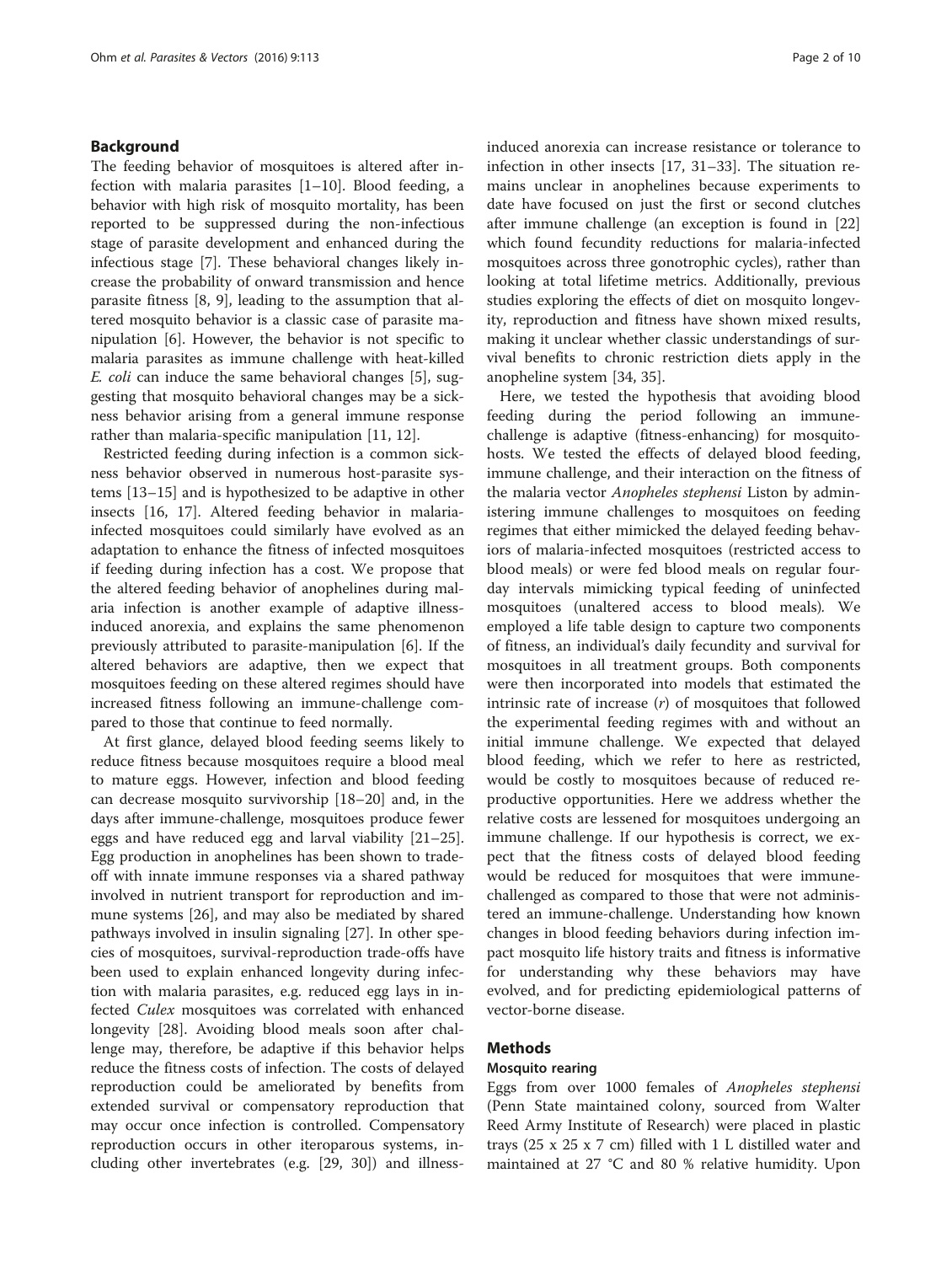reaching second instar, larvae were transferred to fresh trays at a density of 400 larvae/L. Larvae were fed 5 mL ground fish flakes per day (TetraFin, Melle, Germany) suspended in water at a concentration of 10 mg/L in each tray. Pupae were collected and placed in cages for emergence. Adults were provided with 10 % glucose solution, supplemented with 0.05 percent paraminobenzoic acid (PABA). Females were housed with males for 2-5 days prior to the initial blood meal to provide the opportunity for mating. One thousand adult females were offered an initial blood meal from one of ten uninfected C57BL/6 mice and 400 blood-fed females were randomly selected to be individually tracked throughout the remainder of the experiment. The experiment was repeated for two replicates, with the second replicate having an additional immune-challenge sham group (details below) and hence a larger total sample size of 600 blood-fed mosquitoes. The study was carried out in accordance with the recommendations in the guide for the Care and Use of Laboratory Animals of the National Institutes of Health. The protocol was approved by the Animal Care and Use Committee of the Pennsylvania State University (#44512).

#### Immune-challenge and feeding treatments

Individual mosquitoes were offered an uninfected blood meal on Day 0 (Fig. 1). Females that fed on Day 0 were subjected to one of three immune-challenge treatments: (1) cold anesthesia and an injection with 200,000 heatkilled E. coli (immune-challenge), (2) cold anesthesia and an injection with sterile LB broth which served as a control for mechanical damage (sham, experimental replicate 2 only), or (3) cold anesthesia alone (control). This dose of heat-killed *E.coli* (200,0000) has been found to stimulate the mosquito immune response [[36](#page--1-0)], and alter feeding behavior in a way that mimics active malaria infection [[5\]](#page-8-0).

Following the immune treatment (immune-challenge, sham or control), females were placed alone in clear 50 ml plastic tubes covered with white mesh. Approximately 5 ml of fresh water filled the base of tubes to prevent desiccation and provide oviposition sites. Mosquitoes were then randomly assigned into one of two feeding regimes. The unaltered feeding regime groups were offered blood meals on days 4, 8, 12 and 16 after the initial feed, which mimics a feeding schedule corresponding to the average gonotrophic cycle in mosquitoes with unaltered behavior (Fig. 1). The restricted feeding regime groups were offered blood meals on days 12 and 16 after the initial feed, mimicking the feeding behavior of mosquitoes with down-regulated feeding response after malaria infection (Fig. 1). These blood meals came from 20 uninfected female C57BL/6 mice. Blood meals were offered at a distance of  $\sim$ 10 cm, ensuring that immune-challenged mosquitoes would feed. Previous studies have shown that the altered behavior we were testing is a dampened propensity to respond to host cues at distances of 48 cm or more [[5\]](#page-8-0).

Individual mosquitoes were tracked daily to check for survival and egg laying. Female mosquitoes that laid eggs were removed from their tubes and assigned a fresh tube with fresh water. This allowed us to separate eggs into distinct clutches. Eggs were collected and allowed to hatch to determine egg batch viability from half of all



Fig. 1 Experimental design for feeding regimes under different immune challenges. Filled black circles denote times when blood meals were offered. Immune-challenge treatments are shown in columns. Each immune-challenge treatment column is split to show feeding patterns for the two feeding regimes used in our experiment: restricted and unaltered. All females were fed on experimental days 0, 12 and 16. Restricted feeding regimes mimicked altered feeding behaviors observed during malaria infection and were denied blood meals on days 4 and 8. Unaltered feeding regimes fed every 4 days. A sample size of 100 female mosquitoes was used for each treatment in each of two replicates. We included a sham treatment only in Replicate 2. All mosquitoes received a 2.5 percent sucrose solution on days without blood meals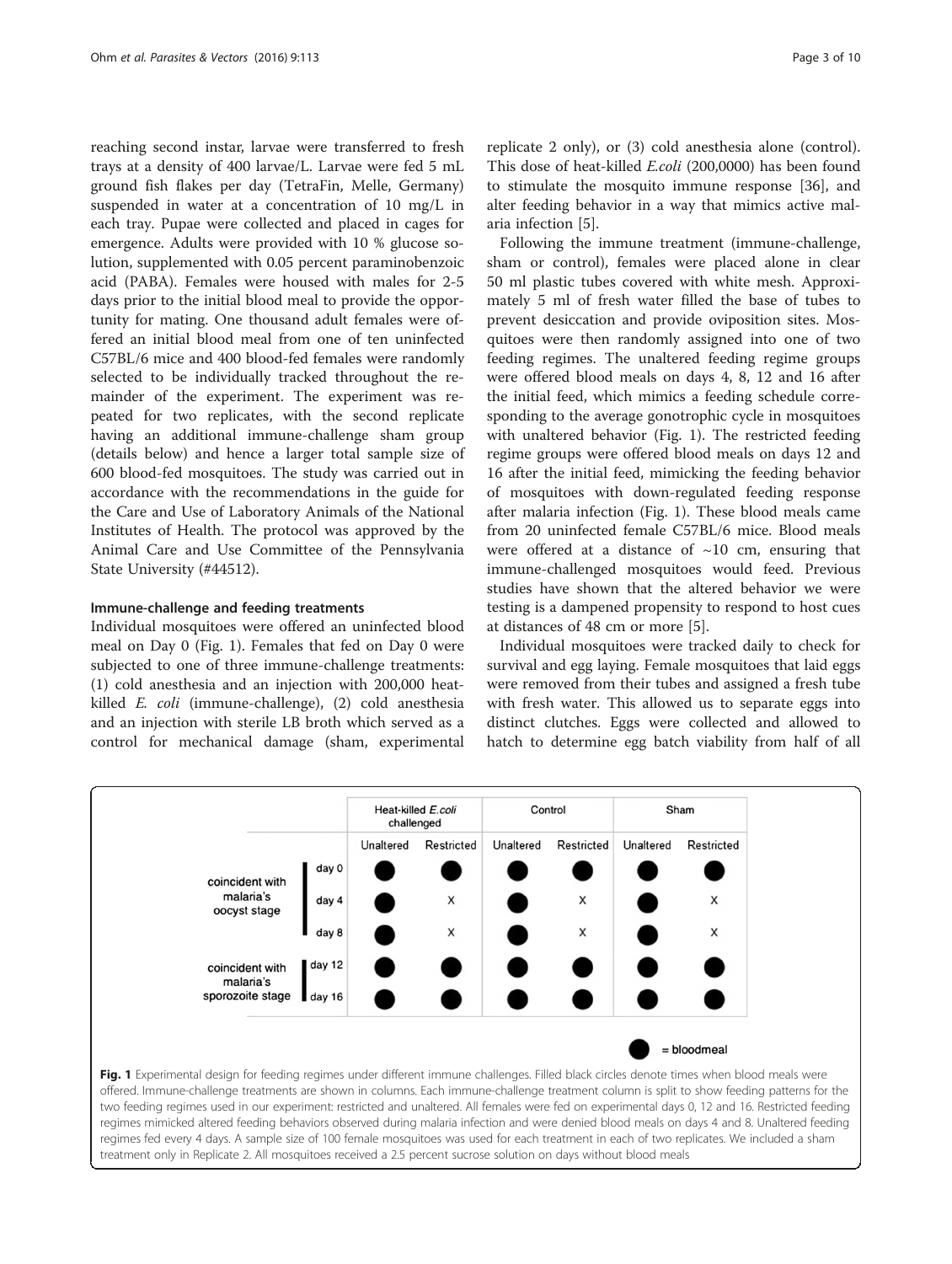individuals that reproduced. Egg batch viability was measured as the percent of eggs that hatched. Hatching occurred within 24 h after eggs were laid.

Between blood meals, all females were provided with a cotton ball soaked in 2.5 % sucrose solution, a concentration lower than the concentration used for colony maintenance to induce a degree of nutritional stress likely closer to field conditions. Cotton balls were removed 10 to 12 h before blood meals.

#### Life-table analysis of fitness effects

We used the life table data to explore the significance of an interaction between immune-challenge treatment and feeding regime. We analyzed survival and reproduction components of fitness separately, and then analyzed the cumulative impact on relative fitness using intrinsic rate of increase (r) (Additional file [1](#page-8-0)).

Mosquito survival was analyzed using a Cox proportional hazard model on lifespan [\[37](#page--1-0)–[40\]](#page--1-0). Model covariates included our immune-challenge treatment, meal treatment, wing length, and experimental replicate. Mosquito reproduction was analyzed first by considering the proportion of individuals reproducing across treatments using a quasi-binomial generalized linear model. The fecundity of individuals that reproduced was then analyzed using a generalized linear model assuming a quasipoisson distribution, which allows for over dispersion. The analyses were done using the glm function in the R statistical environment [[40\]](#page--1-0).

For all response variables related to fecundity (proportion reproducing, clutch size, total lifetime reproduction), we compared the fit of models with increasing complexity using the corrected Quasi-Akaike Information criteria (QAIC<sub>c</sub>) [[41](#page--1-0)–[43\]](#page--1-0). Like AIC<sub>c</sub>, QAIC<sub>c</sub>, identifies the candidate model from a suite of potential models that best fits the data. Use of Quasi-Akaike Information criteria is appropriate when the data for a response variable are overdispersed [[42](#page--1-0), [43](#page--1-0)]. Full models included feeding regime, immune challenge treatment, replicate, winglength and all interactions. Final models were selected by comparing  $QAIC_c$  values. The model with the lowest  $QAIC_c$  value was chosen as the best-fit model. When multiple models performed equally well (within  $\Delta QAIC_c \langle 2 \rangle$  the least complex model was chosen as the best fit. We report test statistics from these best-fit selected models using analysis of variance F-tests. F-test results for all pairwise comparisons were consistent with the results of our analysis using information criterion.

Fitness was calculated as the per-capita intrinsic rate of increase (r) for each individual life history, which combines the effects of age-specific fecundity and survivorship. Specifically, the observed life-table data were used to parameterize a population model whose growth rate is a measure of fitness  $(r)$  under unlimited resources

(details below). It was assumed that all individuals in the population model followed the observed life-table data, which means that the per-capita growth rate  $(r)$  was a measure of fitness for that individual's life-history strategy.

Fitness calculations were generated using a continuous time model developed to match the life-history of mosquitoes in this experimental setting. Full development of the model, details of the analysis, and evaluation of assumptions are presented in Additional file [1](#page-8-0), a brief synopsis of which is presented below. The life-table data recorded for each individual includes the day of death ( $\alpha$ ) and number of eggs laid each day ( $b_i$  for day i since maturation). To track the population growth rate that would emerge from many individuals following a specific set of life-table values, the model needed to account for egg  $(E(t))$ , larval  $(L(t))$  and adult  $(A<sub>i</sub>(t))$  stages, where the index i denotes the time since maturation in adults. The population model is

$$
\frac{dE(t)}{dt} = \sum_{i=0}^{\alpha} b_i A_i(t) - \sum_{i=0}^{\alpha} b_i A_i(t_I) S_E \cdot \delta_E E
$$
\n
$$
\frac{dL(t)}{dt} = \sum_{i=0}^{\alpha} b_i A_i(t_I) S_E - \sum_{i=0}^{\alpha} b_i A_i(t_I) S_E S_L \cdot \delta_L L
$$
\n
$$
\frac{dA_i(t)}{dt} = \sum_{i=0}^{\alpha} b_i (A_i(t_2-j) - A_i(t_2-j-1)) S_E S_L
$$
\n
$$
S_E = \exp(-\delta_E \tau_E)
$$
\n
$$
S_L = \exp(-\delta_L \tau_L)
$$
\n
$$
t_1 = t - \tau_E
$$
\n
$$
t_2 = t - \tau_E - \tau_L
$$

where  $\tau_E$  and  $\tau_L$  are the egg and larvae stage durations respectively,  $\delta_E$  and  $\delta_L$  are the stage-specific mortality rates, and  $S_F$  and  $S_L$  are through-stage survivorship. The observed life-table data for adult longevity  $(\alpha)$  and birth rate  $(b_i)$  are explicit parameters in the model, and the asymptotic growth rate provides an estimate of fitness (r) for each individual.

The effect of treatment on fitness was analyzed using the same approach as fecundity and survivorship. Specifically, we used a generalized linear model to evaluate the effect of the treatments on fitness  $(r)$ . The fit models were strongly under-dispersed (lower variance than expected,  $c$ -hat < 1), and evaluation of the mean-variance relationship suggested the data are gamma distributed. As in the fecundity analyses, the fit of models were compared to our fitness measure  $(r)$  with increasing complexity using  $AIC_c$ .  $AIC_c$  was utilized here because intrinsic rates of increase data did not need to be corrected for overdispersion.  $QAIC<sub>c</sub>$  and  $AIC<sub>c</sub>$  are identical when  $c$ -hat = 1 [\[42, 43\]](#page--1-0).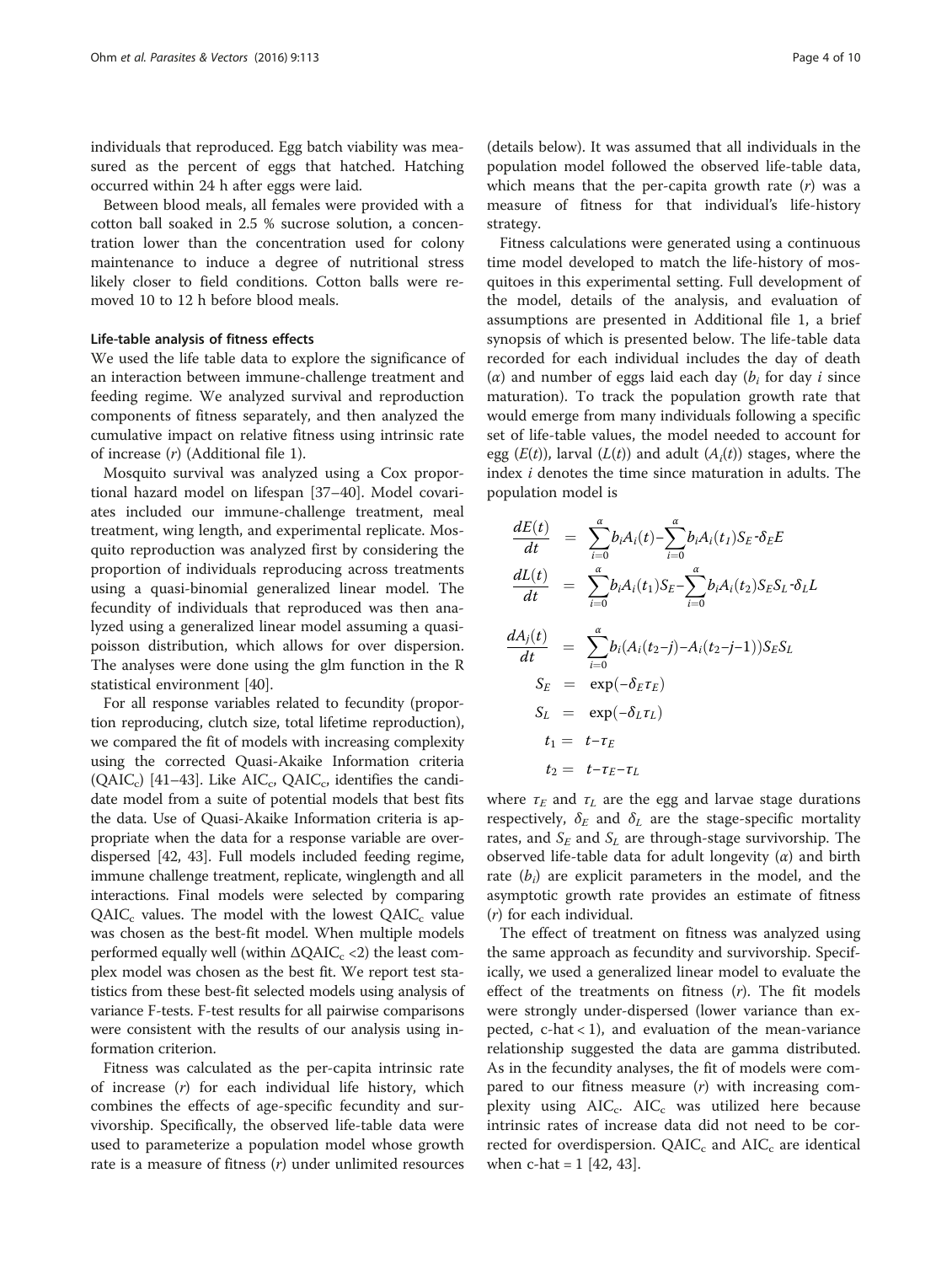<span id="page-4-0"></span>To quantify the impact of any fitness reductions observed in our continuous time model on rates of evolution, the time to *quasi-loss*  $(T)$ , which is the length of time it would take a phenotype with the altered (restricted) feeding behavior of delaying blood meals after the immune-challenge to be reduced to 1 percent relative abundance by a phenotype with the unaltered feeding behavior, was calculated. Assuming the phenotypes start at equal relative abundance, the expression for quasi-loss is

$$
T = \frac{\ln\left(\frac{1 \cdot 0.01}{0.01}\right)}{s}
$$

where s is the selection coefficient. The selection coefficient is calculated as the difference between the mean fitness values of mosquitoes displaying different phenotypes. All models and statistical tests were done in the R software environment [\[40](#page--1-0)].

For survival analysis, and models and analysis of fitness (r), mosquitoes that died of unnatural causes (handling errors) or failed to comply with the assigned feeding regime were excluded (<10 percent of individuals). Low compliance was expected in challenged mosquitoes on the unaltered feeding treatment, as our hypothesis was based on these mosquitoes having suppressed feeding behavior. However compliance was comparable between groups (Replicate 1: Wald  $\chi$ 2 = 1.4, df = 3 for days when compliance was not 100 percent for all groups,  $p > 0.5$ ; Replicate 2: Wald  $\chi$ 2 = 26.96, df = 17, p > 0.05, compliance only significantly different for controls on day 4, see Additional file [2:](#page-8-0) Table S1), likely because blood meals were offered at a short host-range on anesthetized hosts that did not require active host-seeking or maneuvering around host defenses. The behavioral phenotype we were exploring, suppressed host seeking behavior that was described by long-range assays in [\[5](#page-8-0)], did not extend to suppressed feeding at the short hostrange of <10 cm used in our design.

For analysis of reproduction, the same mosquitoes that did not comply or died of unnatural causes (handling errors) were also excluded from the analysis of total lifetime reproduction  $(N = 55)$ , but not excluded from clutch-level analyses. Unnatural death or noncompliance would result in lower total lifetime reproduction unrelated to treatment.

Finally, in experimental replicate 2, no differences were noted between the sham and control treatment groups for any of the response variables (Additional file [2](#page-8-0): Tables S2-S4), so data on the individuals in the sham groups were omitted to be conservative.

#### Results

# The effect of immune-challenge and feeding regime on survival

Females in the restricted blood meal treatment had higher daily survival probabilities than females that fed on an unaltered, four-day cycle (Wald  $\chi$ 2 = 22.94, df = 1, p < 0.0001, Fig. 2). Immune-challenge did not affect survival of female mosquitoes (Wald  $\chi$ 2 = 5.26, df = 2, p > 0.05, Fig. 2). There was no significant interaction between immune-challenge and feeding treatment on survival (Wald  $\chi$ 2 = 28.66, df = 5, p > 0.5).

When survivorship was compared at day 12 after the immune challenge, the time period corresponding to the extrinsic incubation period for P. falciparum at

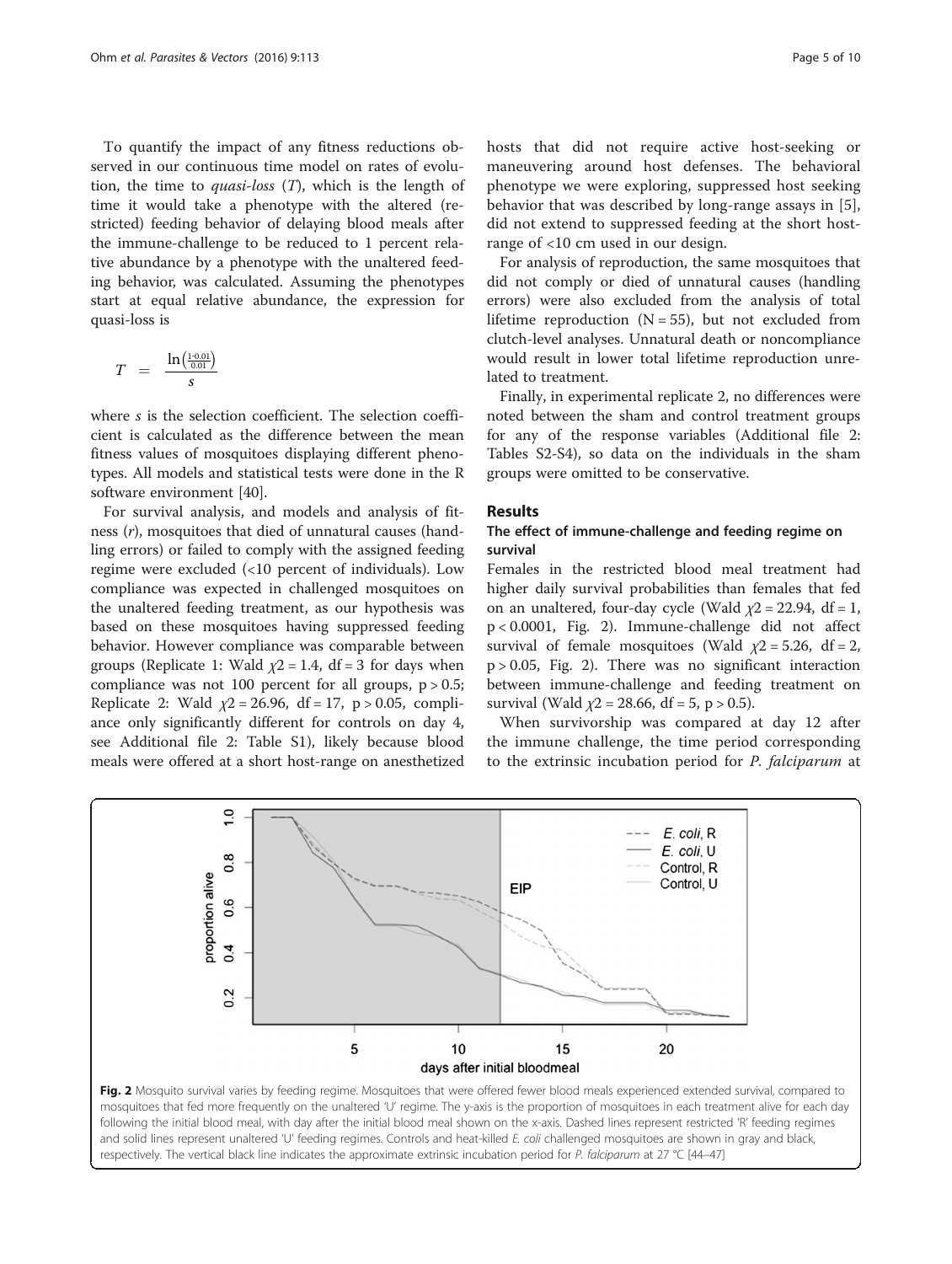<span id="page-5-0"></span>27 °C [\[44](#page--1-0)–[47](#page--1-0)], we found that restricting blood meals increased the probability that mosquitoes would survive long enough to transmit the parasite (Wald  $\chi$ 2 = 32.29,  $df = 5$ ,  $p < 0.05$ ), while immune-challenge had no effect on survival over this time period  $(p > 0.05)$  (Fig. [2\)](#page-4-0). Approximately twice the number of mosquitoes survived beyond day 12 when on a restricted feeding regime compared to an unaltered feeding regime (Fig. [2](#page-4-0)).

# The effect of immune-challenge and feeding regime on fecundity

The majority of the mosquitoes that blood-fed subsequently laid eggs (Table 1). Immune challenge with heatkilled E. coli reduced the proportion of mosquitoes that produced egg batches at least once during the lifespan of the unaltered feeding regimes, independent of any potential differences in mortality, but feeding regime alone had no effect (Table 1; model selection based on  $QAIC<sub>c</sub>$ values in the Additional file [2](#page-8-0): Table S5). Neither feeding regime nor an interaction between feeding regime and immune-challenge were predictive of proportion of mosquitoes reproducing (Additional file [2](#page-8-0): Table S5).

However, for those mosquitoes that reproduced, restricting blood-feeding lowered total lifetime reproduction (Table 1;  $F_{1,452} = 28.3$ , p < 0.0001; model selection based on  $QAIC<sub>c</sub>$  values in the Additional file [2:](#page-8-0) Table S6). Immunechallenge with heat-killed E. coli had no impact on lifetime reproduction (Table 1 and Fig. [3](#page-6-0);  $F_{1,452} = 0.1$ , p > 0.5). If restricted feeding were adaptive during an immune challenge, then for immune challenged mosquitoes, fecundity reductions under restricted blood meal access should be lower or absent compared to the reductions seen in control mosquitoes with a restricted feeding regime. An interaction between blood feeding and

|  |  | Table 1 Mosquito reproduction and fitness |  |
|--|--|-------------------------------------------|--|
|--|--|-------------------------------------------|--|

immune-challenge would support the host adaptation hypothesis. This was not supported by our analysis. All models accounting for an immune-challenge and feeding regime interaction had less explanatory power than models only accounting for feeding regime (Additional file [2:](#page-8-0) Table S6,  $\triangle QAIC_c >2$ ; specifically,  $\triangle QAIC_c =35.5$ for the model with the interaction alone, immunechallenge\*feeding regime).

Although immune challenge had no impact on total lifetime reproduction, it did affect early fecundity (Table 1) as measured by the size of the initial clutch, with immunechallenged females laying fewer eggs  $(F_{1,415} = 11.88,$ p < 0.0007). Although reduced clutch size during an immune challenge was apparent in clutch 1, this effect was not apparent by clutch 2 (Table 1;  $F_{1,116} = 0.25$ , p > 0.5).

# The effect of immune-challenge and feeding regime on fitness

Feeding regime had a significant impact on fitness (Table 1;  $F_{1,452} = 19.28 \text{ p} < 0.0001$ ; model selection based on  $\triangle AIC_c$  shown in Additional file [2](#page-8-0): Table S7), with mosquitoes that fed on an unaltered feeding regime having higher fitness. Immune challenge did not affect fitness (Table 1;  $F_{1,452} = 2.6$ , p > 0.1; model selection based on  $\triangle$ AIC<sub>c</sub> shown in Additional file [2](#page-8-0): Table S7). The predicted effect size of exhibiting an altered feeding behavior, whereby blood meals are not taken until day 12 after the immune-challenge, is a fitness drop of 0.015 (per day), which is an 8 percent fitness reduction. The host adaptation hypothesis predicted this fitness cost to be lower than the fitness cost of the same behavior in controls. The cost was estimated to be the same regardless of challenge.

| Clutch                               | Mean clutch size   |                    |                              |                             |                   |                   |  |  |
|--------------------------------------|--------------------|--------------------|------------------------------|-----------------------------|-------------------|-------------------|--|--|
|                                      | Control, U (189)   | Control, R (185)   | Heat-killed E. coli, U (183) | Heat-killedE. coli, R (188) | Sham, U (100)     | Sham, R (75)      |  |  |
|                                      | $124 \pm 3(114)$   | $118 \pm 4(106)$   | $109 \pm 4$ (86)             | $109 \pm 11(111)$           | $119 \pm 4(56)$   | $123 \pm 6(41)$   |  |  |
| 2                                    | $117 \pm 6(53)$    | N/A                | $117 \pm 4(63)$              | N/A                         | $108 \pm 5(35)$   | N/A               |  |  |
| 3                                    | $111 \pm 8$ (37)   | N/A                | $107 \pm 6(32)$              | N/A                         | $105 \pm 8(23)$   | N/A               |  |  |
| $\overline{4}$                       | $121 \pm 6(27)$    | $103 \pm 5(41)$    | $108 \pm 5(23)$              | $113 \pm 6$ (39)            | $127 \pm 8(15)$   | $103 \pm 5(22)$   |  |  |
| 5                                    | $101 \pm 9(13)$    | $108 \pm 7(18)$    | $91 \pm 5(12)$               | $101 \pm 10$ (22)           | $107 \pm 8(11)$   | $103 \pm 6(15)$   |  |  |
| Proportion reproducing               | 0.66               | 0.62               | 0.55                         | 0.61                        | 0.60              | 0.60              |  |  |
| Lifetime total<br>reproduction (LTR) | $236 \pm 16$ (110) | $173 \pm 10$ (104) | $237 \pm 17(90)$             | $169 \pm 11$ (108)          | $287 \pm 26$ (45) | $220 \pm 16$ (38) |  |  |
| Fitness (r)                          | $0.197 \pm 0.002$  | $0.186 \pm 0.002$  | $0.192 \pm .002$             | $0.183 \pm .003$            | $0.199 \pm 0.002$ | $0.190 \pm 0.003$ |  |  |

Mean clutch size per blood meal, i.e. number of eggs laid, ± standard error, per gonotrophic cycle, for females in each group surviving to oviposition. Numbers in parentheses represent the number of mosquitoes that reproduced (eggs > 0), and were thus included in the calculation. Unaltered 'U' feeding regimes were fed every 4 days, while restricted 'R' feeding regimes fed on days 0, 12, and 16 after immune-challenge. For these 'R' treatment groups that were not offered blood meals during the second and third clutch opportunities, no mosquitoes reproduced, indicated by N/A for a not attainable value. The sum of the total eggs laid across the lifespan is denoted as the lifetime reproduction (LTR) and the mean fitness values calculated as the intrinsic rate of increase (r). The proportions of mosquitoes that laid eggs at some point over the lifespan were roughly equivalent between treatment groups. Mosquitoes that died from experimental handling or were not compliant with treatment were removed and are not included in the calculations for lifetime reproduction or intrinsic rate of increase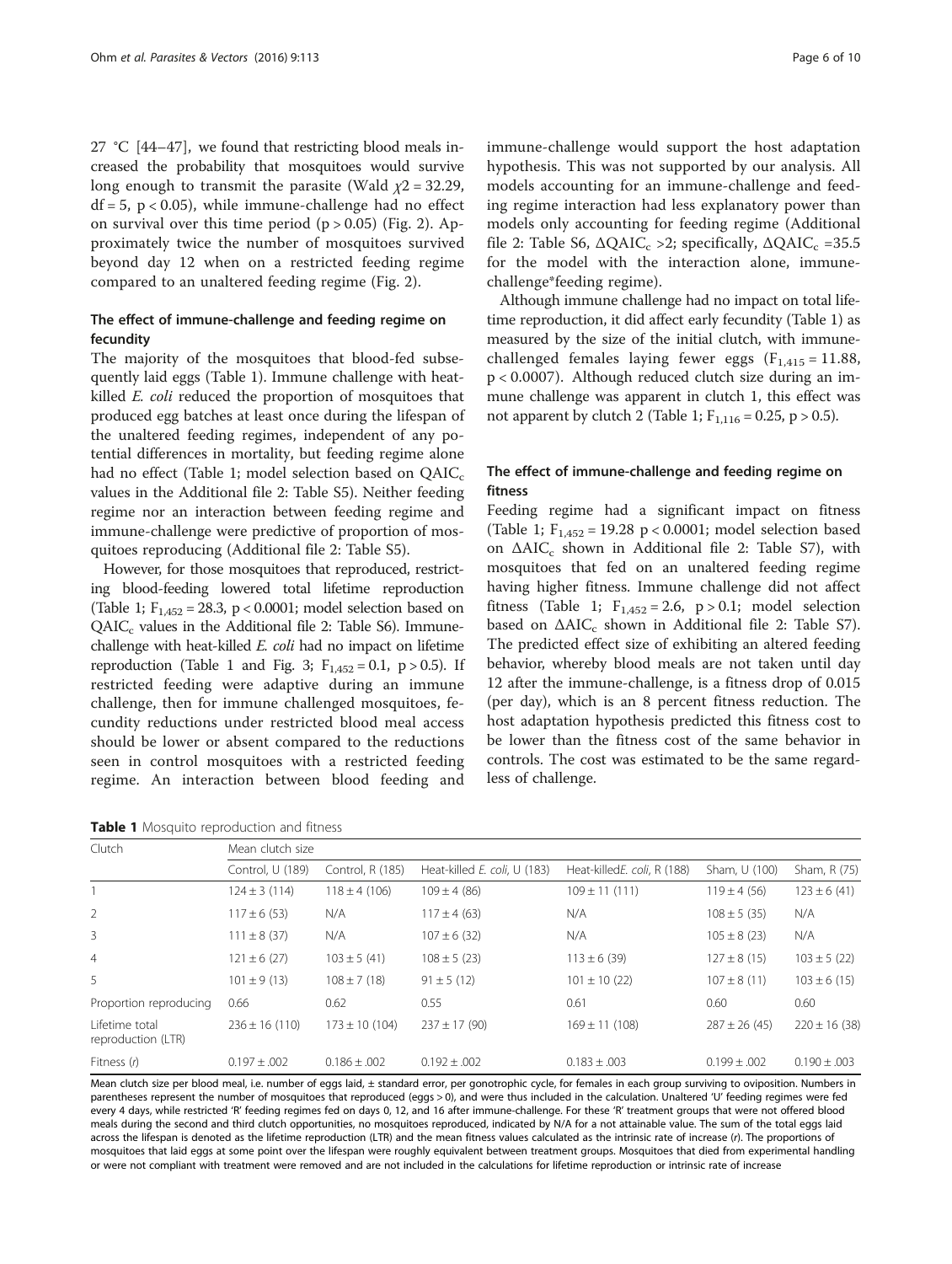<span id="page-6-0"></span>

not lay eggs on a particular day are included in plotted values, so long as the mosquito was alive and reproduced at least once over the lifespan (total

When mosquitoes on the restricted feeding regime were competed *in silico* against those on an unaltered feeding regime, the time to quasi-loss given an 8 percent fitness difference  $(s = 0.015$  per day) was  $T = 309$  days. This time period corresponds to the near competitive exclusion of the mosquitoes with altered feeding behavior within roughly 10 mosquito generations.

#### **Discussion**

lifetime reproduction > 0)

Illness-induced anorexia is one of the most commonly reported symptoms of infection in host-parasite systems [[13](#page-8-0)–[17](#page-8-0), [31\]](#page--1-0). Why such behavior should occur is unclear. Dietary restriction is generally thought to extend lifespan [[48](#page--1-0)–[50](#page--1-0)], and in *Drosophila*, anorexia induced by infection has been shown to increase tolerance to pathogens [[17\]](#page-8-0). In other insects, temporary down regulation of feeding has also been demonstrated to increase the ability of hosts to resist and survive infection [\[16,](#page-8-0) [31](#page--1-0), [33](#page--1-0)]. Modulating behavior in the face of infection may be adaptive if these benefits to survival result in overall enhanced fitness. Here we tested whether known restricted blood-feeding behaviors observed in malaria-infected mosquitoes [[1](#page-8-0)–[5](#page-8-0), [9,](#page-8-0) [51\]](#page--1-0) provide fitness benefits, suggestive of adaptation. To do this, we presented the first quantification of the impact restricted feeding behaviors have on a composite measure of mosquito fitness and

determined that restricted feeding increased survival and decreased lifetime fecundity regardless of immune challenge. When these measurements were incorporated into the composite fitness metric,  $r$ , we found that restricted feeding behavior negatively impacts mosquito fitness. Contrary to our hypothesis that mosquitoes with restricted feeding behavior during an immune challenge would have reduced fitness costs of delayed blood feeding, mosquitoes exhibiting this phenotype were accruing high fitness costs from delayed reproduction. Why then, do mosquitoes elicit altered feeding behavior during infection?

There are several scenarios that could lead to the apparent maladaptive feeding behaviors induced by infection. One possible scenario is that altered feeding behaviors are adaptive but adaptive benefits were not recapitulated in the lab setting which lacked certain attributes of the mosquito's natural environment. Females in these experiments fed on anesthetized hosts over short host-seeking scales (<10 cm). While this required orientation, feeding, digestion, egg maturation, and oviposition, the experimental set up lacked other costs associated with feeding, such as host and oviposition site seeking, and host defensive behavior. Assays incorporating additional stressors, such as defensive behaviors, may again reveal costs associated with feeding during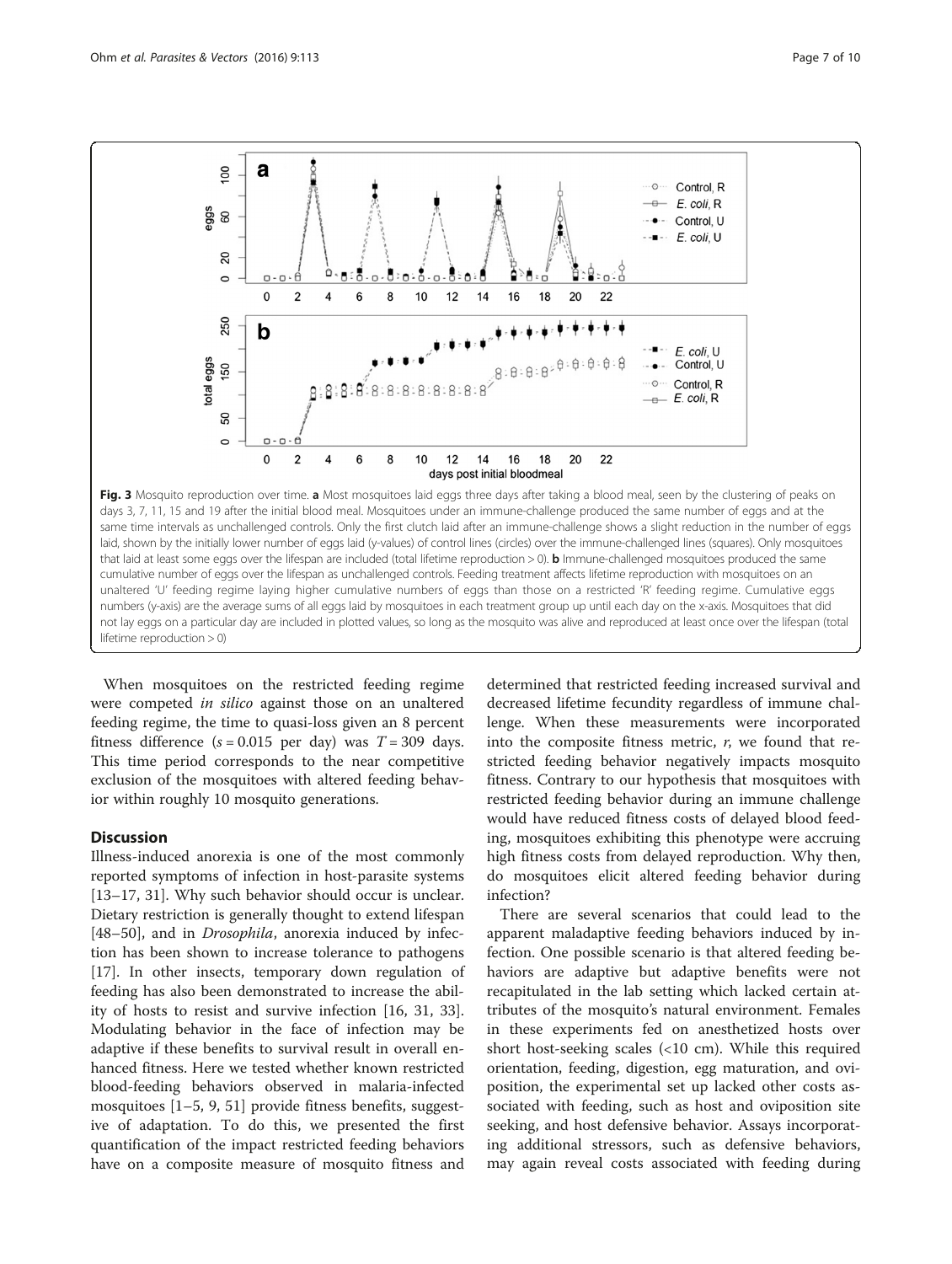the period of behavioral down regulation. Hidden benefits of altered feeding behaviors could also emerge with active parasite infection; however, here we were specifically looking for adaptive benefits to accrue from altered feeding behavior during an immune response alone. Using a high dose of heat-killed E. coli, known to elicit a similar immune response and behavioral phenotype as malaria infection [\[5](#page-8-0), [27](#page-8-0), [36\]](#page--1-0), allowed us to specifically look at this mosquito response in the absence of parasite dynamics. Although the dose of heat-killed E. coli used in these experiments has previously been shown to elicit immune activation [\[27](#page-8-0), [36\]](#page--1-0) and altered feeding responses [[5, 27\]](#page-8-0), higher doses of challenge and the larger immune responses they trigger might reveal greater costs of immune challenge and their interaction with feeding. Future work testing less extreme versions of the phenotype, such as delaying one blood meal rather than two, may reveal graduated costs of delayed feeding, or perhaps even fitness benefits under less stressful conditions.

Alternative explanations for why hosts may elicit maladaptive feeding behaviors during infection are that sickness behaviors result from energetic constraints imposed by an immune-response [\[16](#page-8-0), [52](#page--1-0)], or that these behaviors have evolved via adaptations by the parasite to manipulate host behavior [[6\]](#page-8-0). Untangling possible hypotheses (host adaptation, parasite manipulation or energetic constraints) requires an understanding of the interaction between mosquito and malaria parasite fitness [[53\]](#page--1-0). Previous studies have demonstrated that both active malaria infection [[22](#page-8-0)–[24](#page-8-0)] and mounting a general immune response [\[25\]](#page-8-0) can decrease fecundity, while effects of infection on mosquito survival are unresolved and seem to vary with host/parasite combination, [\[20,](#page-8-0) [54, 55\]](#page--1-0) and dose of challenge [\[22](#page-8-0), [25](#page-8-0)]. There are few studies incorporating both survival and fecundity over multiple feeding cycles [[22](#page-8-0)] and to our knowledge, no attempts have yet been made to tease apart fitness costs attributable to infection-induced behaviors vs. an infection-induced immune response.

Our restricted blood feeding regimes extended lifespans for mosquitoes, supporting theory that dietary restriction can prolong life [[48](#page--1-0)–[50\]](#page--1-0). Restricting mosquito blood meals during infection, enhanced survival has important implications for disease transmission dynamics. When we compared survivorship over a period equal to the extrinsic incubation period (EIP) of human malaria parasites [[44](#page--1-0)–[47](#page--1-0)], we found that the increased survivorship associated with restricted feeding behavior nearly doubled the number of infectious mosquitoes expected to survive until transmission. This further supports predictions that altered behavior could greatly impact vectorial capacity and estimates of transmission potential, or parasite fitness.

While enhanced mosquito survival following dietary restriction is predicted to benefit parasite fitness, our

results suggest that the same behavior inflicts heavy fitness costs on the mosquito. Extended survivorship did not compensate for the loss of early reproductive opportunities. As would be expected for insects that are dependent on blood meals to reproduce, restricting blood meals decreases lifetime reproduction. Fewer feeding opportunities translated into fewer reproductive events and lower cumulative numbers of eggs laid over the lifespan. Although compensatory responses in reproductive investment have been demonstrated when refeeding after food-restriction or stress in other systems [[29, 30, 33\]](#page--1-0), there was no evidence that An. stephensi females compensated for early fitness losses by increasing reproductive output later in life (Table [1\)](#page-5-0). Our analyses suggest that mosquitoes in restricted treatments would need inordinately large clutches to achieve fitness values comparable to unaltered treatment mosquitoes. As a hypothetical example, mosquitoes laying the same number of clutches after an eight-day delay as experienced by our restricted feeding treatment would need to lay  $\sim$ 1000 x the number of eggs in late clutches to achieve equivalent values for  $r$ . In the absence of producing larger clutch sizes, these females could also increase clutch frequency. We did not observe any changes in gonotrophic cycle length in our data (Fig. [3](#page-6-0)) as reported in Culex mosquitoes, which shorten their gonotrophic cycle when challenged with a natural malaria pathogen [\[56\]](#page--1-0).

# Conclusions

Using individual component and composite fitness measures, we found no evidence that altered feeding behavior is adaptive to mosquitoes. In fact, these changes in behavior would be predicted to exacerbate any negative effect of infection on mosquito fitness. Why such behaviors exist remains unclear, though we suggest that the most parsimonious explanation is that they are a consequence of physiological constraints [[11](#page-8-0), [12\]](#page-8-0) resulting in reproductive opportunity costs. Not all malaria parasitevector pairs consistently exhibit the behavioral alterations during infection that we explored here [\[57, 58](#page--1-0)]. Future exploration of the evolutionary reasons for why some systems and experimental assays exhibit behavioral alterations while others do not, and the role of parasite infection in shaping mosquito blood feeding behaviors and life history are necessary. For mosquitoes known to exhibit altered feeding behaviors during infection, mechanisms and pathways involved in an immune response [\[26, 27](#page-8-0), [52](#page--1-0)] may limit the ability of mosquitoes to actively host seek during certain periods of infection, resulting in delayed compensatory feeding following these periods [\[11\]](#page-8-0). Although parasites could be manipulating the pre-existing relationship between immune-challenge and feeding in mosquitoes to increase transmission (manipulation of compensatory response, [[11](#page-8-0)]), we suggest an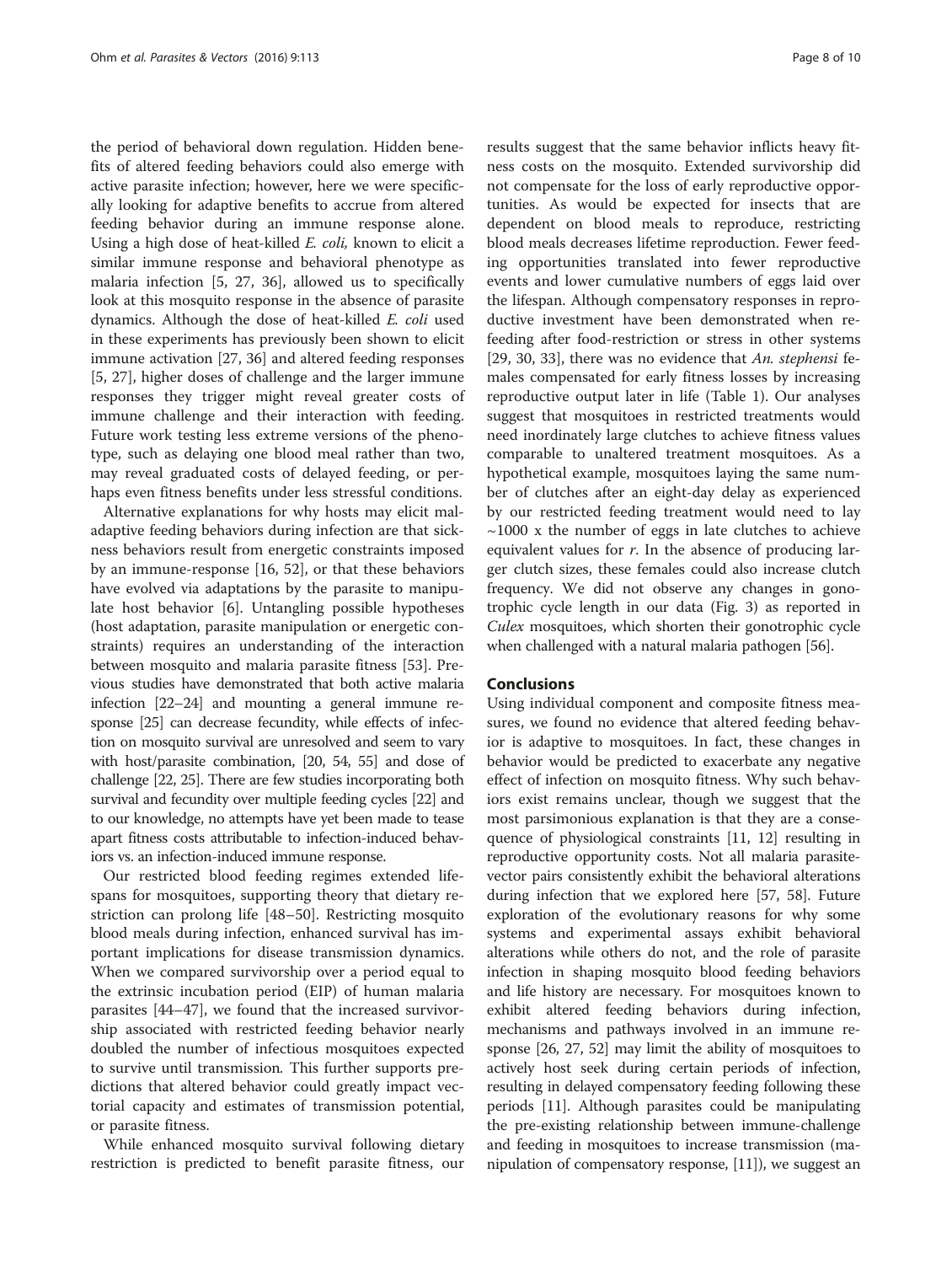<span id="page-8-0"></span>alternative: parasites may have evolved developmental cycles in response to physiologically constrained hosts. Parasites reap no fitness gains by reaching the infectious stage prior to female mosquitoes returning to feeding, and thus may benefit more from investment in asexual development in the gut during the period of down-regulated vector feeding behavior. The seemingly coincidental timing of malaria's extrinsic incubation period, and the timing of the mosquito's return to feeding following infection, may in fact be a product of parasite evolution in response to host constraints rather than a parasite manipulation of host behavior. If this is the case, and altered feeding behavior is a result of constraints rather than evolutionary adaptation by the mosquito, further understanding of the mechanism of such constraints could lead to the development of novel vector intervention tools.

# Additional files

[Additional file 1:](dx.doi.org/10.1186/s13071-016-1392-x) Additional details of model development, simplification, parameterization, and analysis. (PDF 374 kb)

[Additional file 2:](dx.doi.org/10.1186/s13071-016-1392-x) Tables S1-S7. This file contains additional data on

feeding treatment complience and details of model outputs. (DOCX 503 kb)

#### Competing interests

The authors have no competing interests to declare.

#### Authors' contributions

JRO carried out life-table experiments, participated in experimental design, acquired and analyzed data, and drafted the manuscript; JT reared mosquitoes and assisted with data acquisition; WAN constructed intrinsic rate of increase model and performed statistical analysis; MBT and AFR assisted with the design, coordination and funding of the study; LJC conceived of the study, carried out life-table experiments, and acquired data. All authors read and approved the final manuscript.

#### Acknowledgements

This work was supported by the National Institute of General Medical Sciences (R01GM089932), an NSERC discovery grant, and a Fulbright Scholarship to WAN. We thank CC Murdock, BI McLeod and L Moller-Jacobs for help in the laboratory, and KR Manlove and WJM Probert for comments and feedback on earlier versions of the manuscript.

#### Author details

<sup>1</sup>Center for Infectious Disease Dynamics, Departments of Biology and Entomology, Pennsylvania State University, University Park, PA, USA. <sup>2</sup>Center for Infectious Disease Dynamics, Department of Entomology, Pennsylvania State University, University Park, PA, USA. <sup>3</sup>Department of Biology, Queens University, Kingston, Ontario, Canada. <sup>4</sup>Grand Challenges in Ecosystems and Environment, Department of Life Sciences, Imperial College, Silwood Park Campus, London, UK.

#### Received: 4 November 2015 Accepted: 18 February 2016 Published online: 29 February 2016

#### References

- 1. Rossignol PA, Ribeiro JM, Spielman A. Increased intradermal probing time in sporozoite-infected mosquitoes. Am J Trop Med Hyg. 1984;33:17–20.
- Wekesa JW, Copeland RS, Mwangi RW. Effect of Plasmodium falciparum on blood feeding behavior of naturally infected Anopheles mosquitoes in western Kenya. Am J Trop Med Hyg. 1992;47:484–8.
- Koella JC, Sorensen FL, Anderson RA. The malaria parasite, Plasmodium falciparum, increases the frequency of multiple feeding of its mosquito vector, Anopheles gambiae. Proc R Soc Lond B Biol Sci. 1998;265:763–8.
- 4. Anderson RA, Koella JC, Hurd H. The effect of Plasmodium yoelii nigeriensis infection on the feeding persistence of Anopheles stephensi Liston throughout the sporogonic cycle. Proc R Soc B Biol Sci. 1999;266:1729–33.
- 5. Cator LJ, George J, Blanford S, Murdock CC, Baker TC, Read AF, Thomas MB. 'Manipulation' without the parasite: altered feeding behaviour of mosquitoes is not dependent on infection with malaria parasites. Proc R Soc B Biol Sci. 2013;280(1763):20130711.
- 6. Hurd H. Manipulation of medically important insect vectors by their parasites. Annu Rev Entomol. 2003;48:141–61.
- 7. Cator LJ, Lynch PA, Read AF, Thomas MB. Do malaria parasites manipulate mosquitoes? Trends Parasitol. 2012;28:466–70.
- 8. Schwartz A, Koella JC. Trade-offs, conflicts of interest and manipulation in Plasmodium-mosquito interactions. Trends Parasitol. 2001;17:189–94.
- 9. Cator LJ, Lynch PA, Thomas MB, Read AF. Alterations in mosquito behaviour by malaria parasites: potential impact on force of infection. Malar J. 2014;13:164.
- 10. Lefevre T, Thomas F, Schwartz A, Levashina E, Blandin S, Brizard JP, Le Bourligu L, Demettre E, Renaud F, Biron, DG. Malaria Plasmodium agent induces alteration in the head proteome of their Anopheles mosquito host. Proteomics. 2007;7:1908–15.
- 11. Lefevre T, Roche B, Polin R, Hurd H, Renaud F, Thomas F. Exploiting host compensatory responses: the 'must' of manipulation? Trends Parasitol. 2008;24:435–9.
- 12. Poulin R, Brodeur J, Moore J. Parasite manipulation of host behaviour: should hosts always lose? Oikos. 1994;70:479–84.
- 13. Kyriazakis II, Tolkamp BJ, Hutchings MR. Towards a functional explanation for the occurrence of anorexia during parasitic infections. Anim Behav. 1998;56:265–74.
- 14. Kent S, Bret-Dibat JL, Kelley KW, Dantzer R. 1996. Mechanisms of sicknessinduced decreases in food-motivated behavior. Neurosci Biobehav Rev. 1996;20:171–5.
- 15. Hart B. Biological basis of sickness behavior in animals. Neurosci Behav Rev. 1988;12:123–237.
- 16. Adamo SA, Bartlett A, Le J, Spencer N, Sullivan K. Illness-induced anorexia may reduce trade-offs between digestion and immune function. Anim Behav. 2010;79:3–10.
- 17. Ayres JS, Schneider DS. The role of anorexia in resistance and tolerance to infections in Drosophila. PLoS Biol. 2009;7:e1000150.
- 18. Anderson RA, Roitberg BD. Modelling trade-offs between mortality and fitness associated with persistent blood feeding by mosquitoes. Ecol Lett. 1999;2:98–105.
- 19. Chege GMM, Beier JC. Effect of Plasmodium falciparum on the survival of naturally infected afrotropical Anopheles (Diptera: Culicidae). J Med Entomol. 1990;27:454–8.
- 20. Ferguson H, Read AF. Why is the effect of malaria parasites on mosquito survival still unresolved? Trends Parasitol. 2002;18:256–61.
- 21. Hacker CS, Kilama WL. The relationship between Plasmodium gallinaceum density and the fecundity of Aedes aegypti. J Invertebr Pathol. 1974;23:101–5.
- 22. Hogg JC, Hurd H. Plasmodium yoelii nigeriensis: the effect of high and low intensity of infection upon the egg production and bloodmeal size of Anopheles stephensi during three gonotrophic cycles. Parasitology. 1995;111:555–62.
- 23. Hogg JC, Hurd H. Malaria-induced reduction of fecundity during the first gonotrophic cycle of Anopheles stephensi mosquitoes. Med Vet Entomol. 1995;9:176–80.
- 24. Jahan N, Hurd H. The effects of infection with Plasmodium yoelii nigeriensis on the reproductive fitness of Anopheles stephensi. Ann Trop Med Parasitol. 1997;91(4):365–70.
- 25. Ahmed AM, Baggott SL, Maingon R, Hurd H. The costs of mounting an immune response are reflected in the reproductive fitness of the mosquito Anopheles gambiae. Oikos. 2002;97:371–7.
- 26. Rono MK, Whitten MA, Oulad-Abdelghani M, Levashina EA, Marois E. The major yolk protein vitellogenin interferes with the anti-Plasmodium response in malaria mosquitoes Anopheles gambiae. PLoS Biol. 2010;8: e1000434.
- 27. Cator LJ, Pietri JE, Murdock CC, Ohm JR, Lewis E, Read AF, Luckhart S, Thomas MB. Immune response and insulin signaling alter mosquito feeding behaviour to enhance malaria transmission potential. Nat Sci Rep. 2015;5:11947.
- 28. Vezilier J, Nicot A, Gandon S, Rivero A. Plasmodium infection decreases fecundity and increases survival of mosquitoes. Proc R Soc B. 2012;279:4033–41.